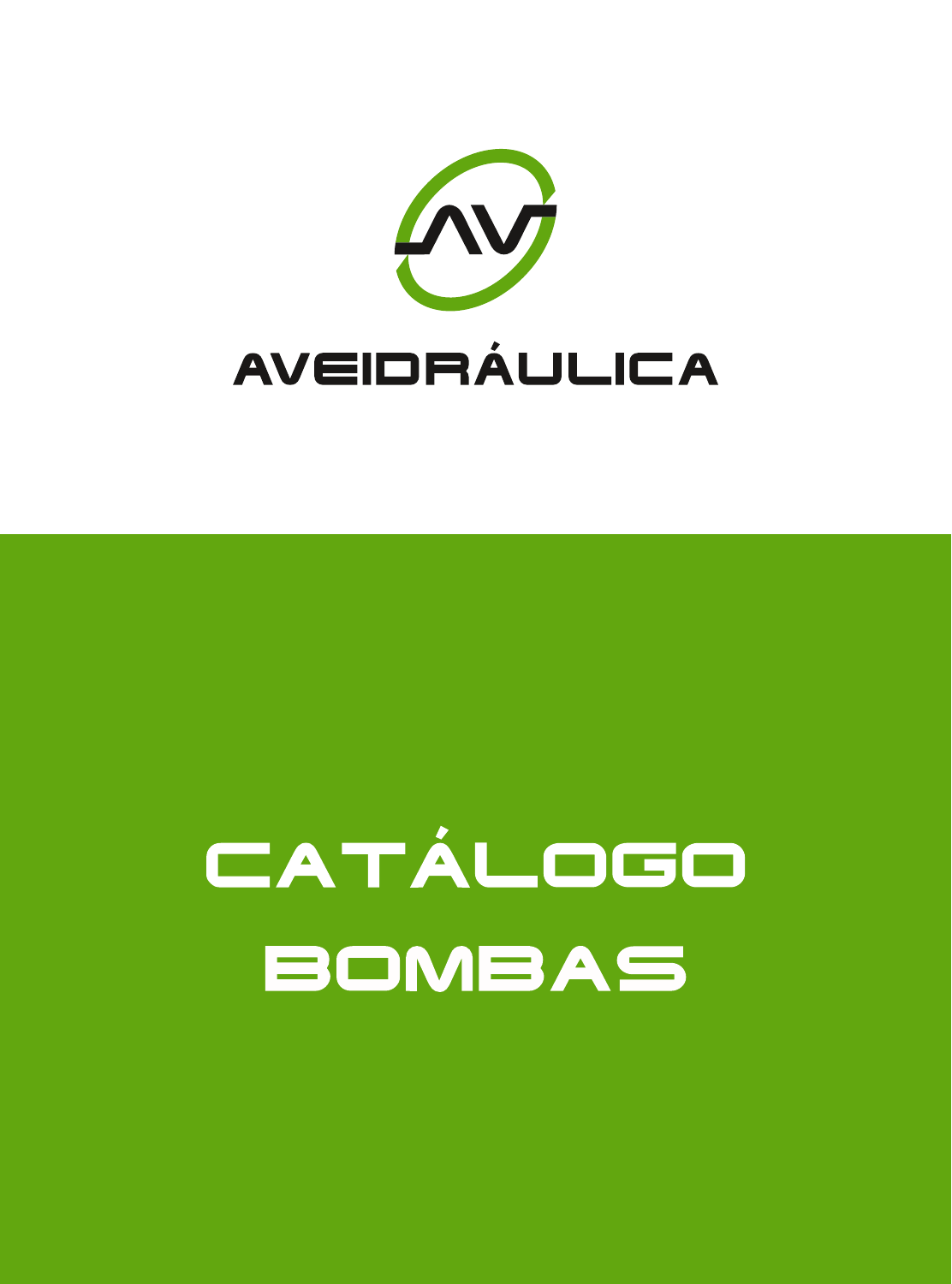*SAE Flanges* Brides de fixation SAE *Flange SAE*

**BBP BBE BCE**



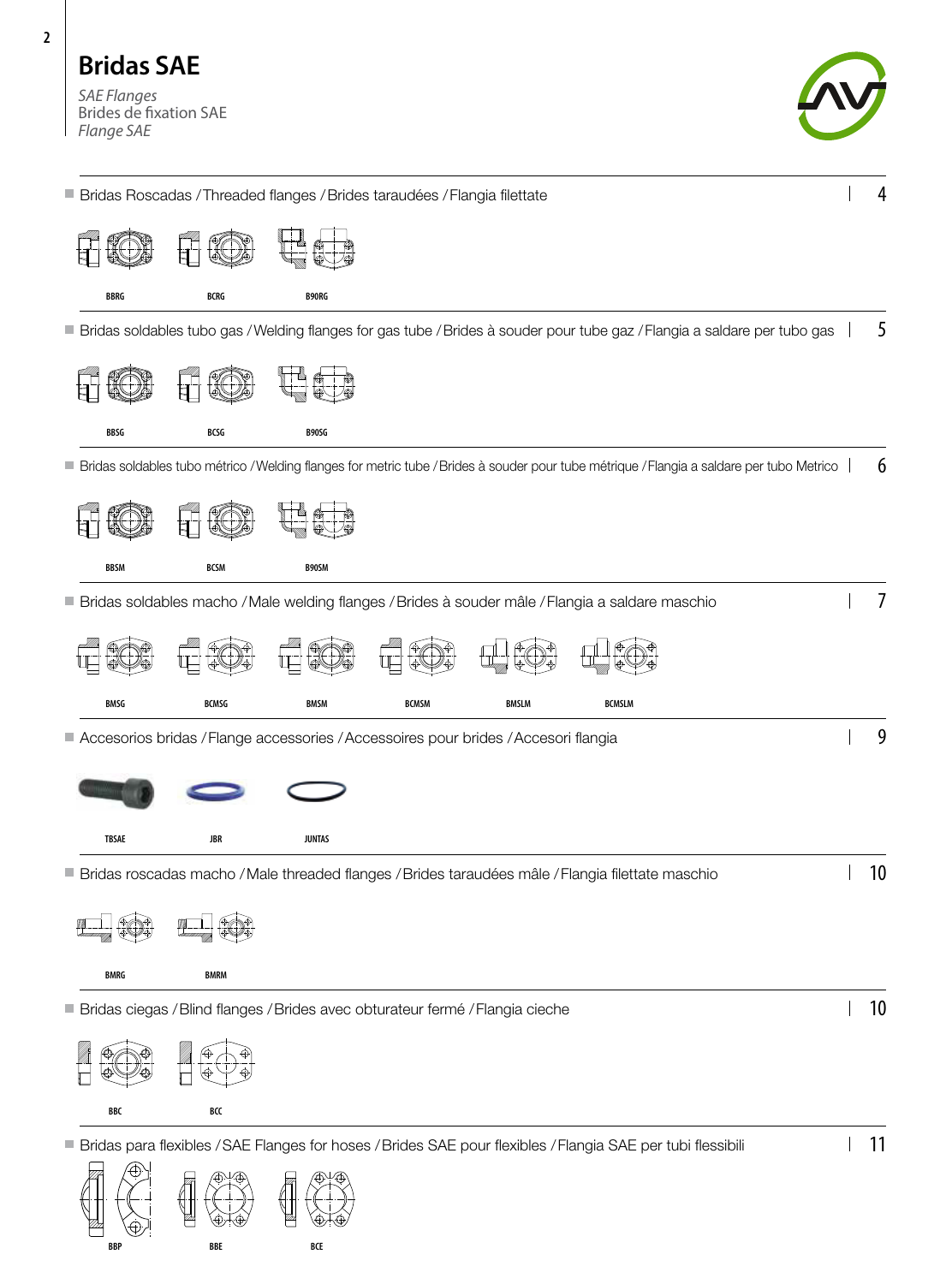| <b>Bridas SAE</b><br><b>SAE Flanges</b><br><b>Brides de fixation SAE</b><br>Flange SAE |                   |
|----------------------------------------------------------------------------------------|-------------------|
| Conos soldar / Welding adaptors for flanges / Collets à souder / Codoli a saldare      | 12                |
|                                                                                        |                   |
| <b>BSM31/61</b><br>BSM30/60                                                            |                   |
| Bridas Cetop / Cetop flanges / Brides Cetop / Flangia Cetop<br>ш                       | $12 \overline{ }$ |
|                                                                                        |                   |
| <b>BCTS</b><br>BCT                                                                     |                   |
| Tabla de dimensiones / Tabela de dimensões                                             | 13                |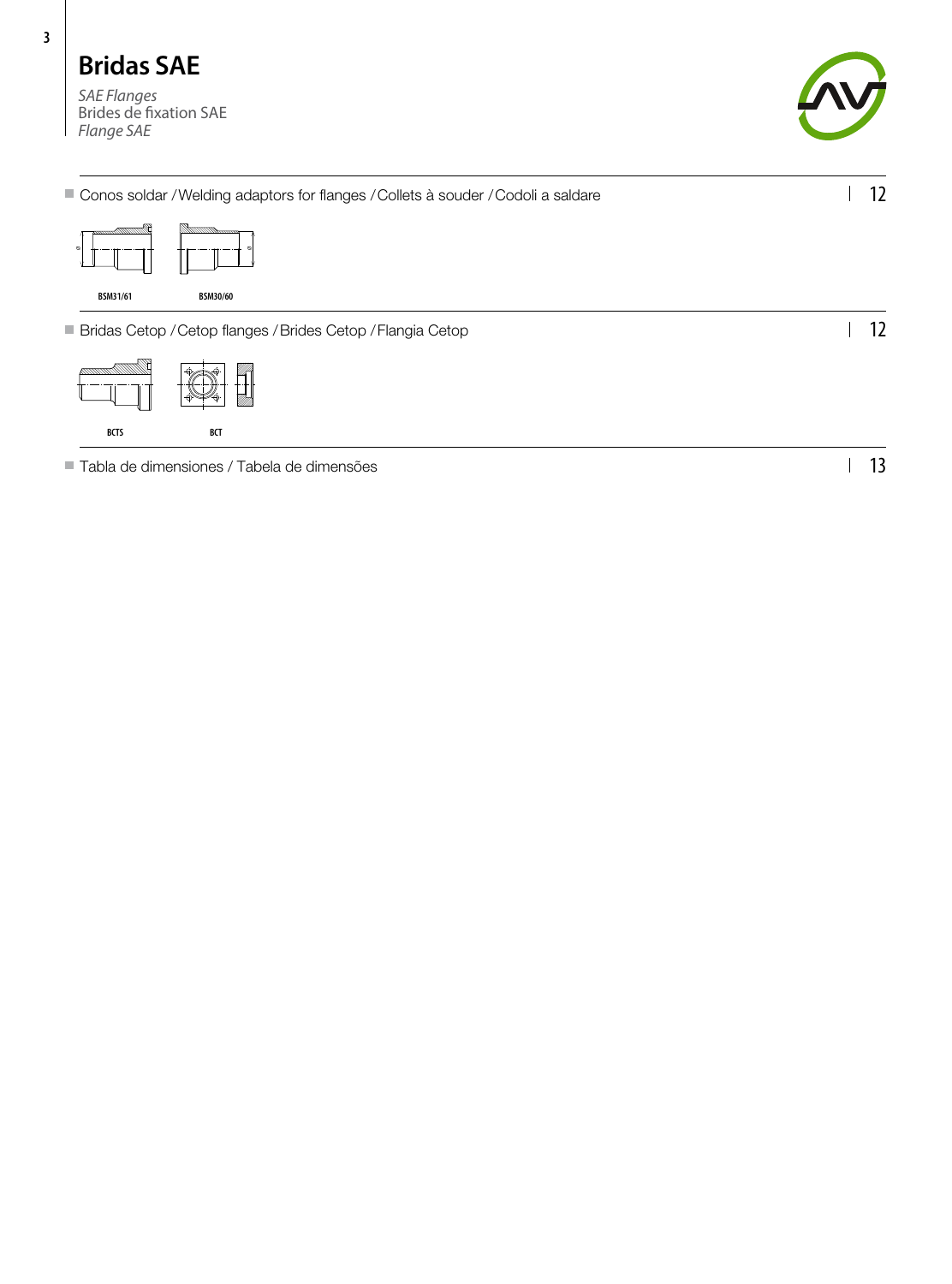*SAE Flanges* Brides de fixation SAE *Flange SAE*



#### **Brida roscada hembra BSP**

| <b>BSP Female threaded flange</b> |  |  |
|-----------------------------------|--|--|
|-----------------------------------|--|--|

### **Bride taraudée femelle BSP**

#### *Flangia filettata femmina BSP*

| <b>SERIE</b> | THREAD<br><b>ROSCA</b> | <b>SIZE</b><br><b>TAMAÑO</b> | Part nº<br>Referencia |
|--------------|------------------------|------------------------------|-----------------------|
| 3000 PSI     | $1/2"$ BSP             | 1/2"                         | <b>BBRG30808</b>      |
| 3000 PSI     | 3/8" BSP               | 1/2"                         | <b>BBRG30806</b>      |
| 3000 PSI     | 3/4" BSP               | 3/4"                         | <b>BBRG31212</b>      |
| 3000 PSI     | 1/2" BSP               | 3/4"                         | <b>BBRG31208</b>      |
| 3000 PSI     | 1" BSP                 | 1"                           | <b>BBRG31616</b>      |
| 3000 PSI     | 3/4" BSP               | 1"                           | <b>BBRG31612</b>      |
| 3000 PSI     | 1"1/4 BSP              | 1"1/4                        | <b>BBRG32020</b>      |
| 3000 PSI     | 1" BSP                 | 1"1/4                        | <b>BBRG32016</b>      |
| 3000 PSI     | 1"1/2 BSP              | 1"1/2                        | <b>BBRG32424</b>      |
| 3000 PSI     | 1"1/4 BSP              | 1"1/2                        | <b>BBRG32420</b>      |
| 3000 PSI     | 2" BSP                 | 2"                           | <b>BBRG33232</b>      |
| 3000 PSI     | 1"1/2 BSP              | 2"                           | <b>BBRG33224</b>      |
| 3000 PSI     | 2"1/2 BSP              | 2"1/2                        | <b>BBRG34040</b>      |
| 3000 PSI     | 2" BSP                 | 2"1/2                        | <b>BBRG34032</b>      |
| 3000 PSI     | 2"1/2 BSP              | 3"                           | <b>BBRG34840</b>      |
| 3000 PSI     | 3" BSP                 | 3"                           | <b>BBRG34848</b>      |
| 3000 PSI     | 3"1/2 BSP              | 3"1/2                        | <b>BBRG35656</b>      |
| 3000 PSI     | 3" BSP                 | 3"1/2                        | <b>BBRG35648</b>      |
| 3000 PSI     | 4" BSP                 | 4"                           | <b>BBRG36464</b>      |
| 3000 PSI     | 3"1/2 BSP              | 4"                           | <b>BBRG36456</b>      |
| 6000 PSI     | $1/2"$ BSP             | 1/2"                         | <b>BBRG60808</b>      |
| 6000 PSI     | 3/8" BSP               | 1/2"                         | <b>BBRG60806</b>      |
| 6000 PSI     | 3/4" BSP               | 3/4"                         | <b>BBRG61212</b>      |
| 6000 PSI     | 1/2" BSP               | 3/4"                         | <b>BBRG61208</b>      |
| 6000 PSI     | 1" BSP                 | 1"                           | <b>BBRG61616</b>      |
| 6000 PSI     | 3/4" BSP               | 1"                           | <b>BBRG61612</b>      |
| 6000 PSI     | 1"1/4 BSP              | 1"1/4                        | <b>BBRG62020</b>      |
| 6000 PSI     | 1" BSP                 | 1"1/4                        | <b>BBRG62016</b>      |
| 6000 PSI     | 1"1/4 BSP              | 1"1/2                        | <b>BBRG62420</b>      |
| 6000 PSI     | 1"1/2 BSP              | 1"1/2                        | <b>BBRG62424</b>      |
| 6000 PSI     | 2" BSP                 | 2"                           | <b>BBRG63232</b>      |
| 6000 PSI     | 1"1/2 BSP              | 2"                           | <b>BBRG63224</b>      |





#### **Contrabrida roscada hembra BSP**

*BSP Femalethreaded counter-flange*

**Contre-bride taraudée femelle BSP** 





| <b>SERIE</b> | <b>THREAD</b><br><b>ROSCA</b> | <b>SIZE</b><br><b>TAMAÑO</b> | Part nº<br>Referencia |
|--------------|-------------------------------|------------------------------|-----------------------|
| 3000 PSI     | 1/2" BSP                      | 1/2"                         | <b>BCRG30808</b>      |
| 3000 PSI     | 3/8" BSP                      | 1/2"                         | <b>BCRG30806</b>      |
| 3000 PSI     | 3/4" BSP                      | 3/4"                         | <b>BCRG31212</b>      |
| 3000 PSI     | 1/2" BSP                      | 3/4"                         | <b>BCRG31208</b>      |
| 3000 PSI     | 1" BSP                        | 1"                           | <b>BCRG31616</b>      |
| 3000 PSI     | 3/4" BSP                      | 1"                           | <b>BCRG31612</b>      |
| 3000 PSI     | 1"1/4 BSP                     | 1"1/4                        | <b>BCRG32020</b>      |
| 3000 PSI     | 1" BSP                        | 1"1/4                        | <b>BCRG32016</b>      |
| 3000 PSI     | 1"1/2 BSP                     | 1"1/2                        | <b>BCRG32424</b>      |
| 3000 PSI     | 1"1/4 BSP                     | 1"1/2                        | <b>BCRG32420</b>      |
| 3000 PSI     | 2" BSP                        | 2"                           | <b>BCRG33232</b>      |
| 3000 PSI     | 1"1/2 BSP                     | 2"                           | <b>BCRG33224</b>      |
| 3000 PSI     | 2"1/2 BSP                     | 2"1/2                        | <b>BCRG34040</b>      |
| 3000 PSI     | 2" BSP                        | 2"1/2                        | <b>BCRG34032</b>      |
| 3000 PSI     | 3" BSP                        | 3"                           | <b>BCRG34848</b>      |
| 3000 PSI     | 2"1/2 BSP                     | 3"                           | <b>BCRG34840</b>      |
| 3000 PSI     | 3"1/2 BSP                     | 3"1/2                        | <b>BCRG35656</b>      |
| 3000 PSI     | 3" BSP                        | 3"1/2                        | <b>BCRG35648</b>      |
| 3000 PSI     | 4" BSP                        | 4"                           | <b>BCRG36464</b>      |
| 3000 PSI     | 3"1/2 BSP                     | 4"                           | <b>BCRG36456</b>      |
| 6000 PSI     | $1/2"$ BSP                    | 1/2"                         | <b>BCRG60808</b>      |
| 6000 PSI     | 3/8" BSP                      | 1/2"                         | <b>BCRG60806</b>      |
| 6000 PSI     | 3/4" BSP                      | 3/4"                         | <b>BCRG61212</b>      |
| 6000 PSI     | $1/2"$ BSP                    | 3/4"                         | <b>BCRG61208</b>      |
| 6000 PSI     | 1" BSP                        | 1"                           | <b>BCRG61616</b>      |
| 6000 PSI     | 3/4" BSP                      | 1"                           | <b>BCRG61612</b>      |
| 6000 PSI     | 1"1/4 BSP                     | 1"1/4                        | <b>BCRG62020</b>      |
| 6000 PSI     | 1" BSP                        | 1"1/4                        | <b>BCRG62016</b>      |
| 6000 PSI     | 1"1/2 BSP                     | 1"1/2                        | <b>BCRG62424</b>      |
| 6000 PSI     | 1"1/4 BSP                     | 1"1/2                        | <b>BCRG62420</b>      |
| 6000 PSI     | 2" BSP                        | 2"                           | <b>BCRG63232</b>      |
| 6000 PSI     | 1"1/2 BSP                     | 2"                           | <b>BCRG63224</b>      |

#### **Brida codo 90º roscada hembra BSP**

*90º BSP femalethreaded flange*

**Bride 90° taraudée femelle BSP** *Flangia a 90° filettata femmina BSP*



| <b>SERIE</b> | <b>THREAD</b><br><b>ROSCA</b> | <b>SIZE</b><br><b>TAMAÑO</b> | Part nº<br>Referencia |
|--------------|-------------------------------|------------------------------|-----------------------|
| 3000 PSI     | 1/2" BSP                      | 1/2"                         | <b>B90RG30808</b>     |
| 3000 PSI     | 3/8" BSP                      | 1/2"                         | <b>B90RG30806</b>     |
| 3000 PSI     | 3/4" BSP                      | 3/4"                         | B90RG31212            |
| 3000 PSI     | 1" BSP                        | 1"                           | B90RG31616            |
| 3000 PSI     | 1"1/4 BSP                     | 1"1/4                        | <b>B90RG32020</b>     |
| 3000 PSI     | 1"1/2 BSP                     | 1"1/2                        | <b>B90RG32424</b>     |
| 3000 PSI     | 2" BSP                        | ን"                           | B90RG33232            |
| 6000 PSI     | $1/2$ " BSP                   | 1/2"                         | <b>B90RG60808</b>     |
| 6000 PSI     | 3/8" BSP                      | 1/2"                         | <b>B90RG60806</b>     |
| 6000 PSI     | 3/4" BSP                      | 3/4"                         | B90RG61212            |
| 6000 PSI     | 1" BSP                        | 1"                           | <b>B90RG61616</b>     |
| 6000 PSI     | 1"1/4 BSP                     | 1"1/4                        | <b>B90RG62020</b>     |
| 6000 PSI     | 1"1/2 BSP                     | 1"1/2                        | <b>B90RG62424</b>     |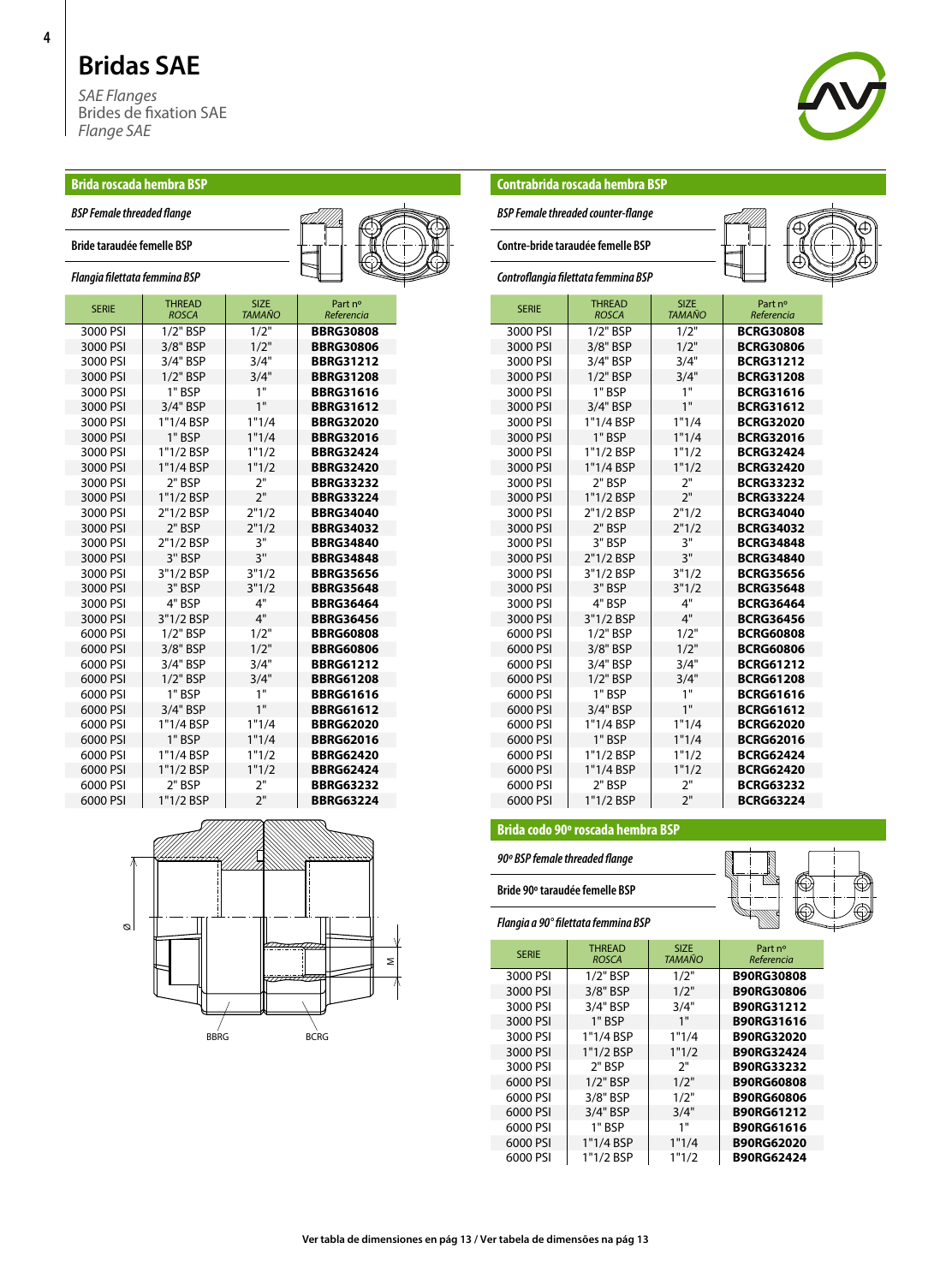*SAE Flanges* Brides de fixation SAE *Flange SAE*



#### **Brida soldable hembra tubo gas**



### *Flangia femmina a saldare pertubo gas*

| <b>SERIE</b> | Ø INNER<br>ØINT. | <b>SIZE</b><br><b>TAMAÑO</b> | Part nº<br>Referencia |
|--------------|------------------|------------------------------|-----------------------|
| 3000 PSI     | 21.6             | 1/2"                         | <b>BBSG308216</b>     |
| 3000 PSI     | 17.5             | 1/2"                         | <b>BBSG308175</b>     |
| 3000 PSI     | 27.2             | 3/4"                         | <b>BBSG312272</b>     |
| 3000 PSI     | 34               | 1"                           | <b>BBSG316340</b>     |
| 3000 PSI     | 42.8             | 1"1/4                        | <b>BBSG320428</b>     |
| 3000 PSI     | 48.6             | 1"1/2                        | <b>BBSG324486</b>     |
| 3000 PSI     | 61               | 2"                           | <b>BBSG332610</b>     |
| 3000 PSI     | 76.6             | 2"1/2                        | <b>BBSG340766</b>     |
| 3000 PSI     | 90.5             | 3"                           | <b>BBSG348905</b>     |
| 3000 PSI     | 103              | 3"1/2                        | <b>BBSG3561030</b>    |
| 3000 PSI     | 115.5            | 4"                           | <b>BBSG341155</b>     |
| 6000 PSI     | 17.5             | 1/2"                         | <b>BBSG608175</b>     |
| 6000 PSI     | 21.6             | 1/2"                         | <b>BBSG608216</b>     |
| 6000 PSI     | 27.2             | 3/4"                         | <b>BBSG612272</b>     |
| 6000 PSI     | 34               | 1"                           | <b>BBSG621612</b>     |
| 6000 PSI     | 42.8             | 1"1/4                        | <b>BBSG620428</b>     |
| 6000 PSI     | 48.6             | 1"1/2                        | <b>BBSG624486</b>     |
| 6000 PSI     | 61               | 2"                           | <b>BBSG632610</b>     |



#### **Contrabrida soldable hembra tubo gas**

**Welding female counter-flange for gas tube** 

**Contre-brideàsouder femelletube gaz**

*Controflangia femmina a saldare pertubo gas*

| <b>SERIE</b> | Ø INNER<br>Ø INT. | <b>SIZE</b><br><b>TAMAÑO</b> | Part nº<br>Referencia |
|--------------|-------------------|------------------------------|-----------------------|
| 3000 PSI     | 21.6              | 1/2"                         | <b>BCSG308216</b>     |
| 3000 PSI     | 17.5              | 1/2"                         | <b>BCSG308175</b>     |
| 3000 PSI     | 27.2              | 3/4"                         | <b>BCSG312272</b>     |
| 3000 PSI     | 34                | 1"                           | <b>BCSG316340</b>     |
| 3000 PSI     | 42.8              | 1"1/4                        | <b>BCSG320428</b>     |
| 3000 PSI     | 48.6              | 1"1/2                        | <b>BCSG324486</b>     |
| 3000 PSI     | 61                | ን"                           | <b>BCSG332610</b>     |
| 3000 PSI     | 76.6              | 2"1/2                        | <b>BCSG340766</b>     |
| 3000 PSI     | 90.5              | 3"                           | <b>BCSG348905</b>     |
| 3000 PSI     | 103               | 3"1/2                        | <b>BCSG3561030</b>    |
| 3000 PSI     | 115.5             | 4"                           | <b>BCSG3641155</b>    |
| 6000 PSI     | 21.6              | 1/2"                         | <b>BCSG608216</b>     |
| 6000 PSI     | 27.2              | 3/4"                         | <b>BCSG612272</b>     |
| 6000 PSI     | 34                | 1"                           | <b>BCSG616340</b>     |
| 6000 PSI     | 42.8              | 1"1/4                        | <b>BCSG620428</b>     |
| 6000 PSI     | 48.6              | 1"1/2                        | <b>BCSG624486</b>     |
| 6000 PSI     | 61                | 2"                           | BCSG632610            |



# **Brida codo 90º soldable hembra tubo gas**

#### *90ºwelding female flangefor gas tube*

**Bride 90º àsouder femelletube gaz**

*Flangia a 90° femmina a saldare per tubo gas*

| <b>SERIE</b> | Ø INNER<br>ØINT. | <b>SIZE</b><br><b>TAMAÑO</b> | Part nº<br>Referencia |
|--------------|------------------|------------------------------|-----------------------|
| 3000 PSI     | 21.6             | 1/2"                         | B90SG308216           |
| 3000 PSI     | 17.5             | 1/2"                         | B90SG308175           |
| 3000 PSI     | 27.2             | 3/4"                         | B90SG312272           |
| 3000 PSI     | 34               | 1"                           | B90SG316340           |
| 3000 PSI     | 42.8             | 1"1/4                        | B90SG320428           |
| 3000 PSI     | 48.6             | 1"1/2                        | B90SG324486           |
| 3000 PSI     | 61               | 2"                           | B90SG332610           |
| 6000 PSI     | 21.6             | 1/2"                         | B90SG608216           |
| 6000 PSI     | 17.5             | 1/2"                         | B90SG608175           |
| 6000 PSI     | 27.2             | 3/4"                         | B90SG612272           |
| 6000 PSI     | 34               | 1"                           | B90SG616340           |
| 6000 PSI     | 42.8             | 1"1/4                        | B90SG620428           |
| 6000 PSI     | 48.6             | 1"1/2                        | B90SG624486           |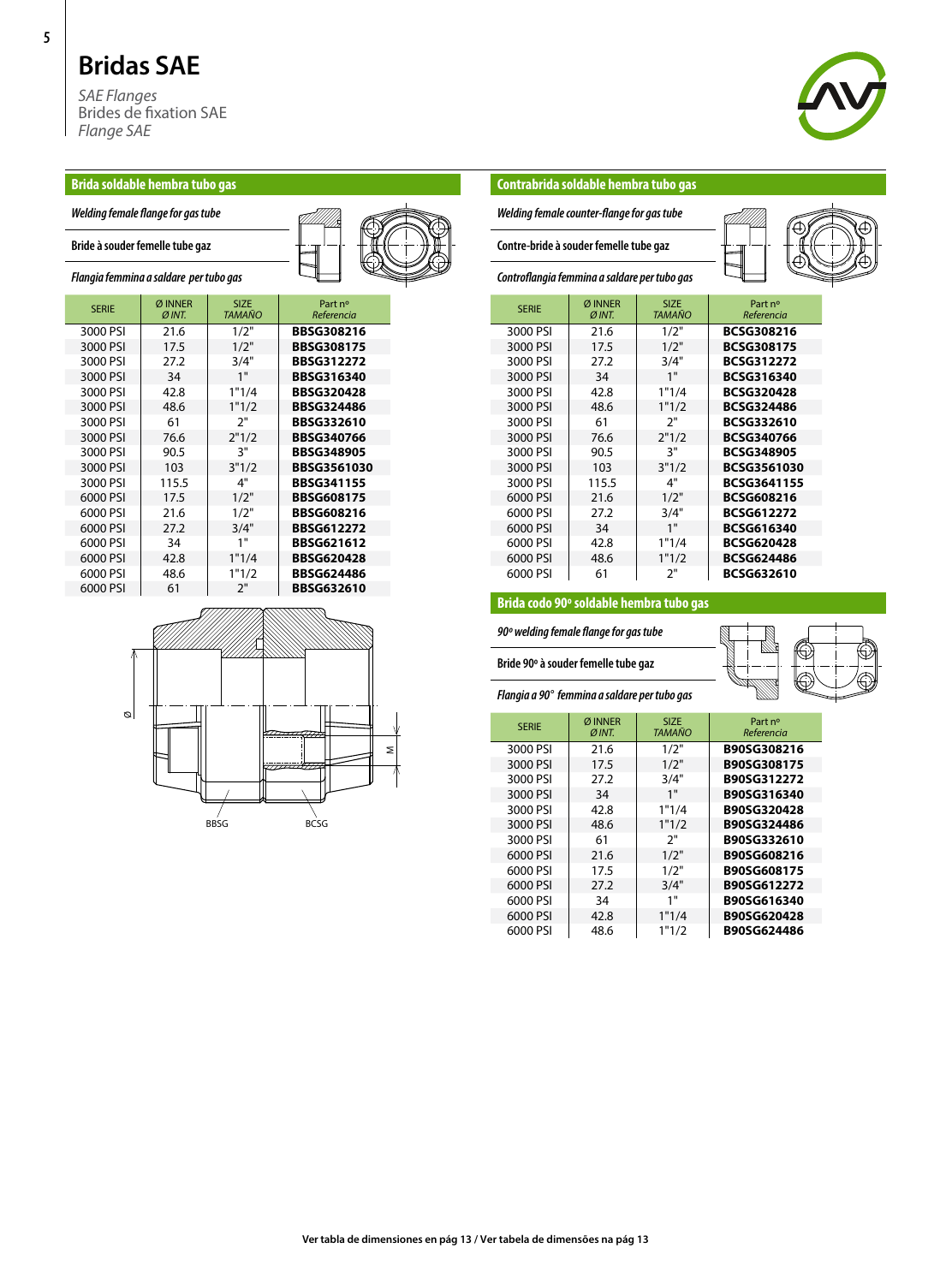*SAE Flanges* Brides de fixation SAE *Flange SAE*



#### **Brida soldable hembra tubo métrico**

| Female welding flange for metric tube |  |
|---------------------------------------|--|
|                                       |  |





#### *Flangia femmina a saldare pertubo Metrico*

| <b>SERIE</b> | Ø INNER<br>Ø INT. | <b>SIZE</b><br>TAMAÑO | Part nº<br>Referencia |
|--------------|-------------------|-----------------------|-----------------------|
| 3000 PSI     | 20.3              | 1/2"                  | <b>BBSM308203</b>     |
| 3000 PSI     | 25.3              | 3/4"                  | <b>BBSM312253</b>     |
| 3000 PSI     | 30.3              | 1"                    | <b>BBSM316303</b>     |
| 3000 PSI     | 38.3              | 1"1/4                 | <b>BBSM320383</b>     |
| 3000 PSI     | 50.5              | 1"1/2                 | <b>BBSM324505</b>     |
| 6000 PSI     | 20.3              | 1/2"                  | <b>BBSM608203</b>     |
| 6000 PSI     | 25.3              | 3/4"                  | <b>BBSM612253</b>     |
| 6000 PSI     | 30.3              | 1"                    | <b>BBSM616303</b>     |
| 6000 PSI     | 38.3              | 1"1/4                 | <b>BBSM620383</b>     |
| 6000 PSI     | 50.5              | 1"1/2                 | <b>BBSM624505</b>     |

#### **Contrabrida soldable hembra tubo métrico**

#### **Female welding counter-flange for metric tube**

**Contre-brideàsouder femelletubemétrique**

*Controflangia femmina a saldare pertubo Metrico*

| <b>SERIE</b> | Ø INNER<br>Ø INT. | <b>SIZE</b><br><b>TAMAÑO</b> | Part nº<br>Referencia |
|--------------|-------------------|------------------------------|-----------------------|
| 3000 PSI     | 20.3              | 1/2"                         | <b>BCSM308203</b>     |
| 3000 PSI     | 25.3              | 3/4"                         | <b>BCSM312253</b>     |
| 3000 PSI     | 30.3              | 1"                           | <b>BCSM316303</b>     |
| 3000 PSI     | 38.3              | 1"1/4                        | <b>BCSM320383</b>     |
| 6000 PSI     | 20.3              | 1/2"                         | <b>BCSM608203</b>     |
| 6000 PSI     | 25.3              | 3/4"                         | <b>BCSM612253</b>     |
| 6000 PSI     | 30.3              | 1"                           | <b>BCSM616303</b>     |
| 6000 PSI     | 38.3              | 1"1/4                        | <b>BCSM620383</b>     |
| 6000 PSI     | 50.5              | 1"1/2                        | <b>BCSM624505</b>     |
|              |                   |                              |                       |



*90ºfemalewelding flangeformetric tube*

**Bride 90º àsouder femelletubemétrique**

*Flangia a 90° femmina a saldare pertubo Metrico*

| <b>SERIE</b> | Ø INNER<br>Ø INT. | <b>SIZE</b><br><b>TAMAÑO</b> | Part nº<br>Referencia |
|--------------|-------------------|------------------------------|-----------------------|
| 3000 PSI     | 20.3              | 1/2"                         | B90SM308203           |
| 3000 PSI     | 25.3              | 3/4"                         | B90SM312253           |
| 3000 PSI     | 30.3              | 1"                           | B90SM316303           |
| 3000 PSI     | 38.3              | 1"1/4                        | B90SM320383           |
| 3000 PSI     | 50.5              | 1"1/2                        | B90SM324505           |
| 6000 PSI     | 20.3              | 1/2"                         | B90SM608203           |
| 6000 PSI     | 25.3              | 3/4"                         | B90SM612253           |
| 6000 PSI     | 30.3              | 1"                           | B90SM616303           |
| 6000 PSI     | 38.3              | 1"1/4                        | B90SM620383           |
| 6000 PSI     | 50.3              | 1"1/2                        | B90SM624503           |
|              |                   |                              |                       |



|   | <b>JU.J</b> | $\frac{1}{2}$ | <u>USUULIVATSUS</u> |   |
|---|-------------|---------------|---------------------|---|
|   |             |               |                     |   |
|   |             |               |                     |   |
| Ø |             |               | 44                  | Σ |
|   |             |               |                     |   |
|   |             | <b>BBSM</b>   | <b>BCSM</b>         |   |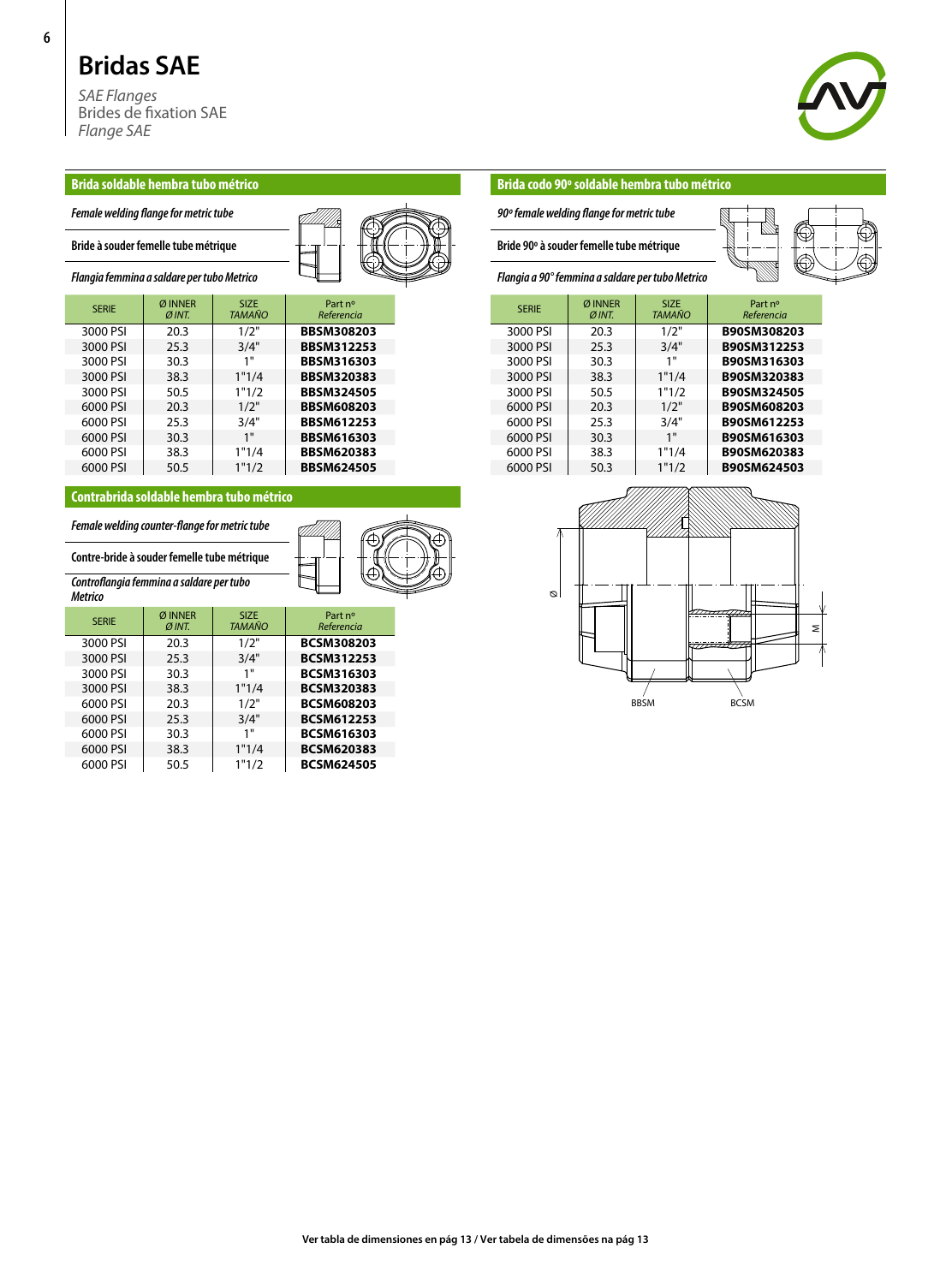*SAE Flanges* Brides de fixation SAE *Flange SAE*



#### **Brida soldable macho tubo gas**

#### **Brideàsoudermâletube gaz**

| Flangia a saldare maschio tubo gas |  |
|------------------------------------|--|
|------------------------------------|--|

| <b>SERIE</b> | Ø OUTER<br>ØEXT. | <b>SIZE</b><br><b>TAMAÑO</b> | Part nº<br>Referencia |
|--------------|------------------|------------------------------|-----------------------|
| 3000 PSI     | 21.5             | 1/2"                         | <b>BMSG308215</b>     |
| 3000 PSI     | 17.5             | 1/2"                         | <b>BMSG308175</b>     |
| 3000 PSI     | 28               | 3/4"                         | <b>BMSG312280</b>     |
| 3000 PSI     | 34               | 1"                           | <b>BMSG316340</b>     |
| 3000 PSI     | 42.8             | 1"1/4                        | <b>BMSG320428</b>     |
| 3000 PSI     | 48.6             | 1"1/2                        | <b>BMSG324486</b>     |
| 3000 PSI     | 61               | ን"                           | <b>BMSG332610</b>     |
| 3000 PSI     | 77               | 2"1/2                        | <b>BMSG340770</b>     |
| 3000 PSI     | 92               | 3"                           | <b>BMSG348920</b>     |
| 3000 PSI     | 103              | 3"1/2                        | <b>BMSG356103</b>     |
| 6000 PSI     | 21.5             | 1/2"                         | <b>BMSG608215</b>     |
| 6000 PSI     | 17.5             | 1/2"                         | <b>BMSG608175</b>     |
| 6000 PSI     | 28               | 3/4"                         | <b>BMSG612280</b>     |
| 6000 PSI     | 34               | 1"                           | <b>BMSG616340</b>     |
| 6000 PSI     | 42.8             | 1"1/4                        | <b>BMSG620428</b>     |
| 6000 PSI     | 48.6             | 1"1/2                        | <b>BMSG624486</b>     |
| 6000 PSI     | 61               | ን"                           | <b>BMSG632610</b>     |

#### **Contrabrida soldable macho tubo gas**

#### *Male welding counter-flangefor gas tube*



**Contre-brideàsoudermâletube gaz**

| <b>SERIE</b> | Ø OUTER<br>ØEXT. | <b>SIZE</b><br>TAMAÑO | Part nº<br>Referencia |
|--------------|------------------|-----------------------|-----------------------|
| 3000 PSI     | 21.5             | 1/2"                  | <b>BCMSG308215</b>    |
| 3000 PSI     | 17.5             | 1/2"                  | <b>BCMSG308175</b>    |
| 3000 PSI     | 28               | 3/4"                  | <b>BCMSG312280</b>    |
| 3000 PSI     | 34               | 1"                    | <b>BCMSG316340</b>    |
| 3000 PSI     | 42.8             | 1"1/4                 | <b>BCMSG320428</b>    |
| 3000 PSI     | 48.6             | 1"1/2                 | <b>BCMSG324486</b>    |
| 3000 PSI     | 61               | ን"                    | <b>BCMSG332610</b>    |
| 3000 PSI     | 77               | 2"1/2                 | <b>BCMSG340770</b>    |
| 3000 PSI     | 92               | 3"                    | <b>BCMSG348920</b>    |
| 3000 PSI     | 103              | 3"1/2                 | <b>BCMSG561030</b>    |
| 3000 PSI     | 115.5            | 4"                    | <b>BCMSG3641155</b>   |
| 6000 PSI     | 21.5             | 1/2"                  | <b>BCMSG608215</b>    |
| 6000 PSI     | 17.5             | 1/2"                  | <b>BCMSG608175</b>    |
| 6000 PSI     | 28               | 3/4"                  | <b>BCMSG612280</b>    |
| 6000 PSI     | 34               | 1"                    | <b>BCMSG616340</b>    |
| 6000 PSI     | 42.8             | 1"1/4                 | <b>BCMSG620428</b>    |
| 6000 PSI     | 48.6             | 1"1/2                 | <b>BCMSG624486</b>    |
| 6000 PSI     | 61               | 2"                    | <b>BCMSG632610</b>    |

#### **Brida soldable macho tubo métrico**

*Male welding flangefor metric tube*

**Brideàsoudermâletubemétrique**

*Flangia a saldare maschiotuboMetrico*

| <b>SERIE</b> | Ø OUTER<br>ØEXT. | <b>SIZE</b><br><b>TAMAÑO</b> | Part nº<br>Referencia |
|--------------|------------------|------------------------------|-----------------------|
| 3000 PSI     | 25               | 3/4"                         | <b>BMSM31225</b>      |
| 3000 PSI     | 30               | 1"                           | <b>BMSM31630</b>      |
| 3000 PSI     | 38               | 1"1/4                        | <b>BMSM32038</b>      |
| 3000 PSI     | 42               | 1"1/2                        | <b>BMSM32442</b>      |
| 3000 PSI     | 61               | 2"                           | <b>BMSM33261</b>      |
| 3000 PSI     | 49               | 2"                           | <b>BMSM33249</b>      |
| 3000 PSI     | 77               | 3"                           | <b>BMSM34877</b>      |
| 3000 PSI     | 77               | 3"1/2                        | <b>BMSM35677</b>      |
| 3000 PSI     | 90               | 3"1/2                        | <b>BMSM35690</b>      |
| 3000 PSI     | 77               | 4"                           | <b>BMSM36477</b>      |
| 3000 PSI     | 90               | 4"                           | <b>BMSM36490</b>      |
| 6000 PSI     | 20               | 1/2"                         | <b>BMSM60820</b>      |
| 6000 PSI     | 20               | 3/4"                         | <b>BMSM61220</b>      |
| 6000 PSI     | 25               | 3/4"                         | <b>BMSM61225</b>      |
| 6000 PST     | 25               | 1"                           | <b>BMSM61625</b>      |
| 6000 PSI     | 30               | 1"                           | <b>BMSM61630</b>      |
| 6000 PSI     | 38               | 1"1/4                        | <b>BMSM62038</b>      |
| 6000 PSI     | 38               | 1"1/2                        | <b>BMSM62438</b>      |
| 6000 PSI     | 61               | 2"                           | <b>BMSM63261</b>      |

#### **Contrabrida soldable macho tubo métrico**

*Male welding counter-flange for metric tube* 

**Contre-brideàsoudermâletubemétrique**

*Controflangia a saldare maschiotuboMetrico*



| <b>SERIE</b> | Ø OUTER<br>ØEXT. | <b>SIZE</b><br><b>TAMAÑO</b> | Part nº<br>Referencia |
|--------------|------------------|------------------------------|-----------------------|
| 3000 PSI     | 25               | 3/4"                         | <b>BCMSM31225</b>     |
| 3000 PSI     | 30               | 1"                           | <b>BCMSM31630</b>     |
| 3000 PSI     | 38               | 1"1/4                        | <b>BCMSM32038</b>     |
| 3000 PSI     | 42               | 1"1/2                        | <b>BCMSM32442</b>     |
| 3000 PSI     | 49               | 1"1/2                        | <b>BCMSM32449</b>     |
| 3000 PSI     | 61               | 2"                           | <b>BCMSM33261</b>     |
| 3000 PSI     | 49               | 2"                           | <b>BCMSM33249</b>     |
| 3000 PSI     | 77               | 2"1/2                        | <b>BCMSM34077</b>     |
| 3000 PSI     | 77               | 3"                           | <b>BCMSM34877</b>     |
| 3000 PSI     | 77               | 3"1/2                        | <b>BCMSM35677</b>     |
| 3000 PSI     | 90               | 3"1/2                        | <b>BCMSM35690</b>     |
| 3000 PSI     | 90               | 4"                           | <b>BCMSM36490</b>     |
| 6000 PSI     | 20               | 1/2"                         | <b>BCMSM60820</b>     |
| 6000 PSI     | 20               | 3/4"                         | <b>BCMSM61220</b>     |
| 6000 PSI     | 25               | 3/4"                         | <b>BCMSM61225</b>     |
| 6000 PSI     | 25               | 1"                           | <b>BCMSM61625</b>     |
| 6000 PSI     | 30               | 1"                           | <b>BCMSM61630</b>     |
| 6000 PSI     | 38               | 1"1/4                        | <b>BCMSM62038</b>     |
| 6000 PSI     | 38               | 1"1/2                        | <b>BCMSM62438</b>     |
| 6000 PSI     | 61               | 2"                           | <b>BCMSM63261</b>     |

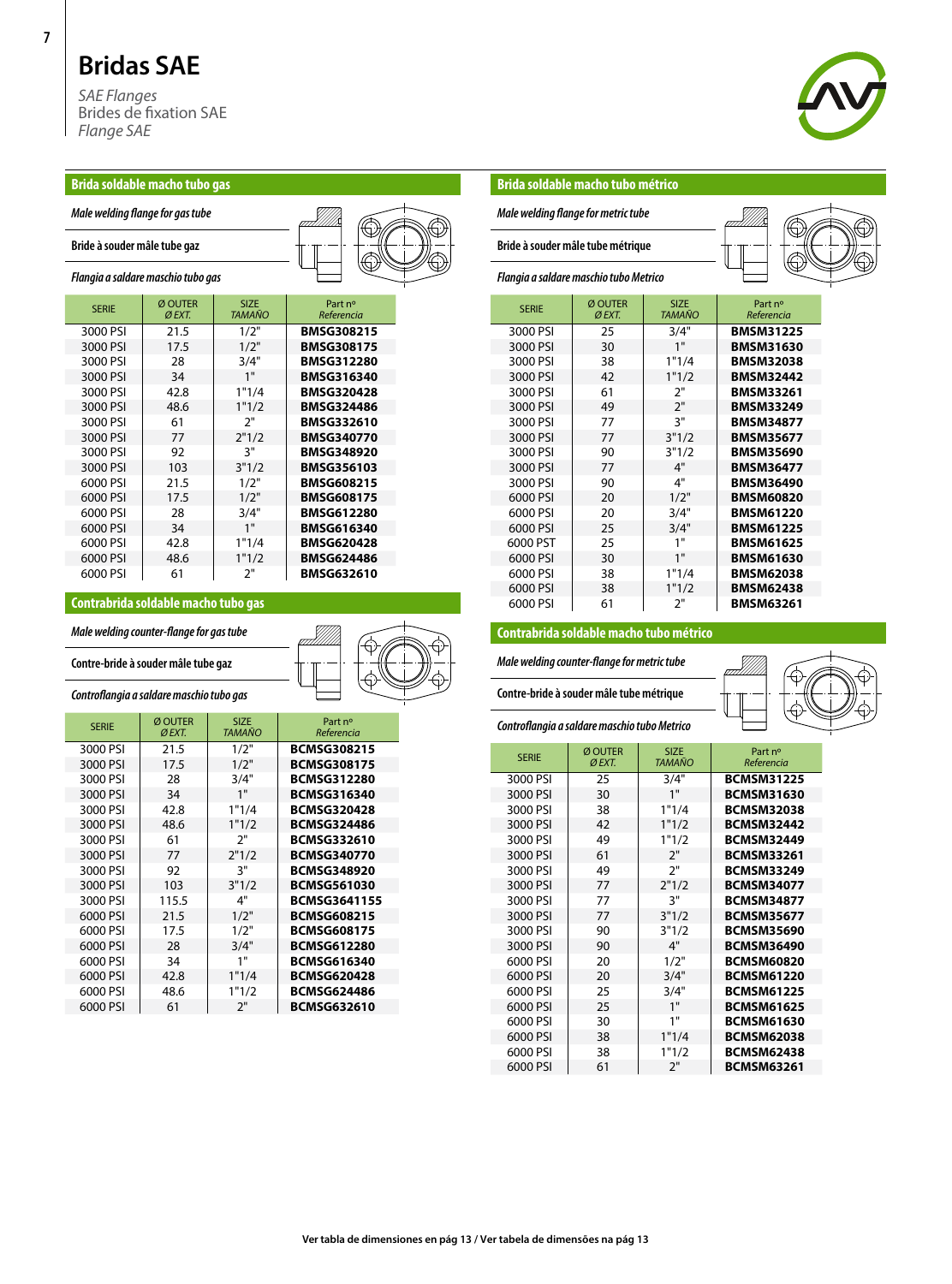*SAE Flanges* Brides de fixation SAE *Flange SAE*



#### **Brida soldable macho serie L tubo métrico**

*Male welding flange L seriefor metric tube*

**BrideàsoudermâlesérieLtubemétrique**



#### *Flangia a saldaremaschioserie L tuboMetrico*

| <b>SERIE</b> | Ø OUTER<br>Ø EXT. | <b>SIZE</b><br><b>TAMAÑO</b> | Part nº<br>Referencia |
|--------------|-------------------|------------------------------|-----------------------|
| 3000 PSI     | 20                | 1/2"                         | <b>BMSLM30820</b>     |
| 3000 PSI     | 22                | 1/2"                         | <b>BMSLM30822</b>     |
| 3000 PSI     | 28                | 3/4"                         | <b>BMSLM31228</b>     |
| 3000 PSI     | 35                | 1"                           | <b>BMSLM31635</b>     |
| 3000 PSI     | 43                | 1"1/4                        | <b>BMSLM32043</b>     |
| 3000 PSI     | 49                | 1"1/2                        | <b>BMSLM32449</b>     |
| 3000 PSI     | 61                | 2"                           | <b>BMSLM33261</b>     |
| 3000 PSI     | 77                | 2"1/2                        | <b>BMSLM34077</b>     |
| 3000 PSI     | 90                | 3"                           | <b>BMSLM34890</b>     |
| 3000 PSI     | 115               | 4"                           | <b>BMSLM364115</b>    |
|              |                   |                              |                       |

#### **Contrabrida soldable macho serie L tubo métrico**

*Male welding counter-flange L seriefor metric* 

*tube* **Contre-brideàsoudermâlesérieLtube métrique** *Controflangia a saldare maschio seriel L tubo Metrico*

| weulu        |                  |                              |                       |
|--------------|------------------|------------------------------|-----------------------|
| <b>SERIE</b> | Ø OUTER<br>ØEXT. | <b>SIZE</b><br><b>TAMAÑO</b> | Part nº<br>Referencia |
| 3000 PSI     | 20               | 1/2"                         | <b>BCMSLM30820</b>    |
| 3000 PSI     | 22               | 1/2"                         | <b>BCMSLM30822</b>    |
| 3000 PSI     | 28               | 3/4"                         | <b>BCMSLM31228</b>    |
| 3000 PSI     | 35               | 1"                           | <b>BCMSLM31635</b>    |
| 3000 PSI     | 43               | 1"1/4                        | <b>BCMSLM32043</b>    |
| 3000 PSI     | 49               | 1"1/2                        | <b>BCMSLM32449</b>    |
| 3000 PSI     | 61               | ን"                           | <b>BCMSLM33261</b>    |
| 3000 SPI     | 77               | 2"1/2                        | <b>BCMSLM34077</b>    |
| 3000 PSI     | 90               | 3"                           | <b>BCMSLM34890</b>    |
| 3000 PSI     | 115              | 4"                           | <b>BCMSLM364115</b>   |
|              |                  |                              |                       |

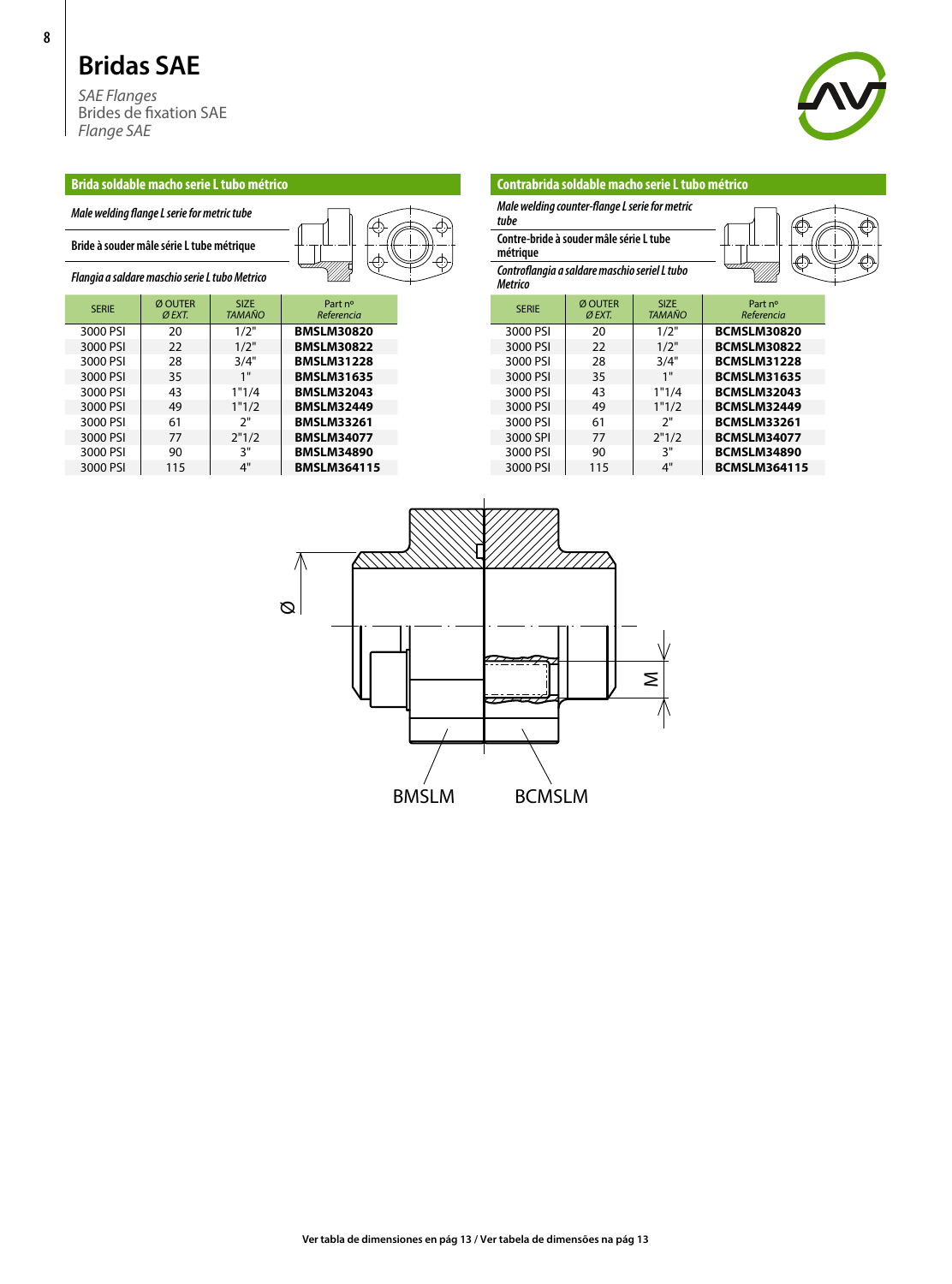### **Bridas SAE**

*SAE Flanges* Brides de fixation SAE *Flange SAE*



#### **Tornillos para bridas SAE**

*ScrewsforSAE flanges*

**Vis pour brides SAE** 



#### *Vite per flangia SAE*

| <b>THREAD</b> | <b>SIZE</b>                            | Part nº        |
|---------------|----------------------------------------|----------------|
| <b>ROSCA</b>  | <b>TAMAÑO</b>                          | Referencia     |
| M8X30         | 3000-6000 PSI 1/2"                     | <b>TB8X30</b>  |
| M10X35        | 3000 PSI 3/4"-1"                       | <b>TB10X35</b> |
| M10X40        | 3000 PSI 1" 1/4 - 6000 PSI 3/4"        | <b>TB10X40</b> |
| M12X45        | 3000 PSI 1"1/2-2"-2"1/2-6000 PSI 1"    | <b>TB12X45</b> |
| M14X45        | 6000 PSI 1"1/4                         | <b>TB14X45</b> |
| M16X50        | 3000 PSI 3"-3" 1/2-4"- 6000 PSI 1" 1/2 | <b>TB16X50</b> |
| M20X70        | 6000 PSI 2"                            | <b>TB20X70</b> |

#### **Juntas para bridas SAE 3000/6000 PSI**

#### *Seals for 3000/6000 PSI flange*

**Joints pour bridesérie 3000/6000**



#### *Guarnizioni per flangia SAE 3000/6000 PSI*

| Ø OUTER<br>ØEXT. | Ø INNER<br>QINT | <b>SIZE</b><br><b>TAMAÑO</b> | Part nº<br>Referencia |
|------------------|-----------------|------------------------------|-----------------------|
| 25.40            | 17.02           | 1/2"                         | <b>JBR08</b>          |
| 31.72            | 23.36           | 3/4"                         | <b>JBR12</b>          |
| 39.62            | 31.24           | 1"                           | <b>JBR16</b>          |
| 44.45            | 36.07           | 1"1/4                        | <b>JBR20</b>          |
| 53.98            | 45.34           | 1"1/2                        | <b>JBR24</b>          |
| 63.50            | 54.86           | 2"                           | <b>JBR32</b>          |

#### **Juntas tóricas para bridas SAE 3000/6000 PSI**

*O´ringsfor 3000/6000 PSI flange*

**O´rings pour bridesérie 3000/6000 PSI**

*O´rings per flangia SAE 3000/6000 PSI*

| Ø INNER<br>ØINT. | <b>SIZE</b><br><b>TAMAÑO</b> | Part nº<br>Referencia |
|------------------|------------------------------|-----------------------|
| 18.64            | 1/2"                         | 18.64X3.53            |
| 24.99            | 3/4"                         | 24.99X3.53            |
| 32.92            | 1"                           | 32.92X3.53            |
| 37.70            | 1"1/4                        | 37.70X3.53            |
| 47.22            | 1"1/2                        | 47.22X3.53            |
| 56.74            | 2"                           | 56.74X3.53            |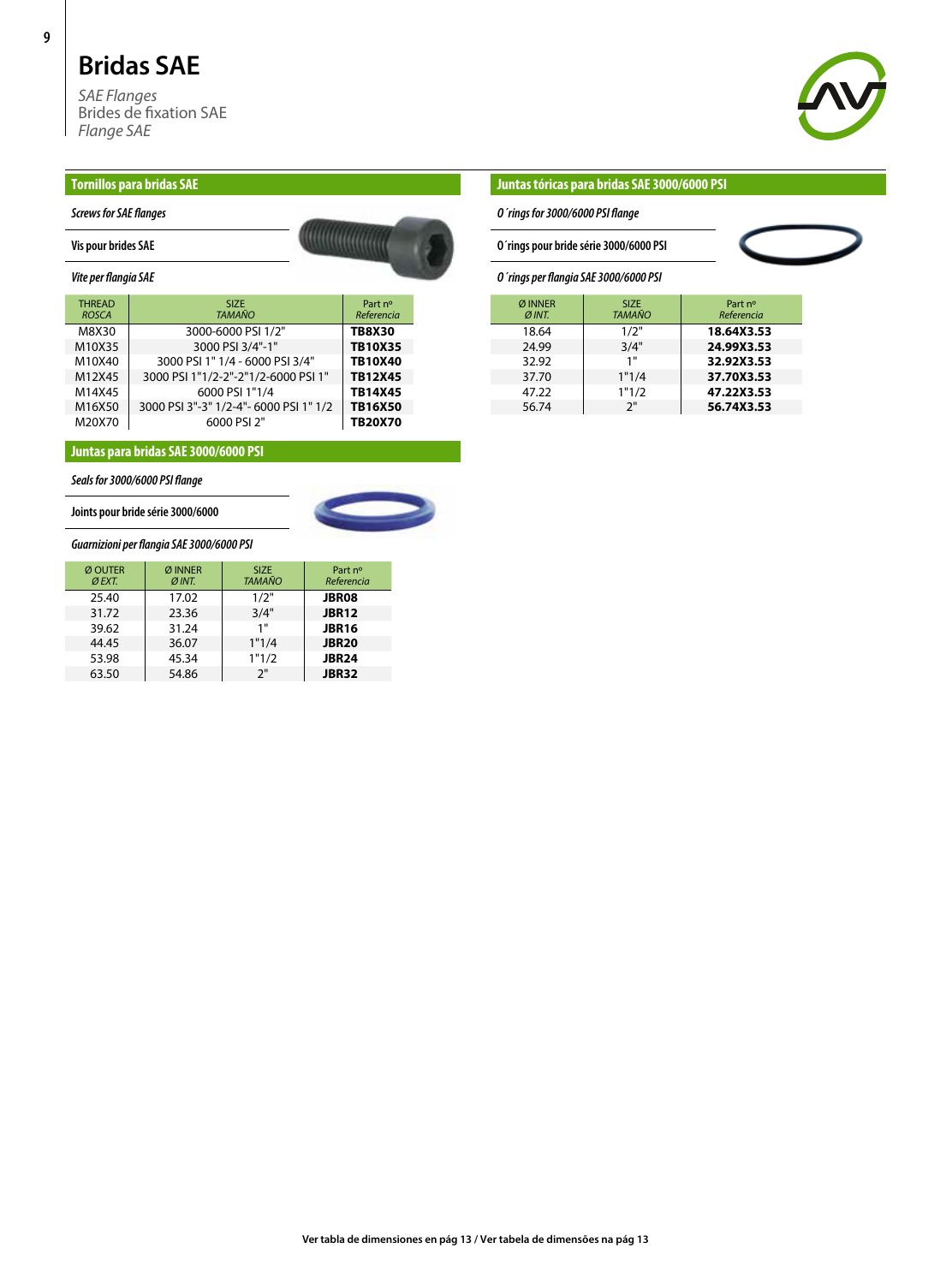### **Bridas SAE**

*SAE Flanges* Brides de fixation SAE *Flange SAE*



#### **Brida roscada macho BSP**

#### *BSP Male threaded flange*

| <b>Brides taraudées mâle BSP</b> |  |
|----------------------------------|--|
|                                  |  |



**AND** 

#### *Flangia maschio filettata BSP*

| <b>SERIE</b> | <b>THREAD</b><br><b>ROSCA</b> | <b>SIZE</b><br><b>TAMAÑO</b> | Part nº<br>Referencia |
|--------------|-------------------------------|------------------------------|-----------------------|
| 3000 PSI     | 3/8" BSP                      | 1/2"                         | <b>BMRG30806</b>      |
| 3000 PSI     | $1/2"$ BSP                    | 1/2"                         | <b>BMRG30808</b>      |
| 3000 PSI     | 3/4" BSP                      | 3/4"                         | <b>BMRG31212</b>      |
| 3000 PSI     | $1/2"$ BSP                    | 3/4"                         | <b>BMRG31208</b>      |
| 3000 PSI     | 1" BSP                        | 1"                           | <b>BMRG31616</b>      |
| 3000 PSI     | 3/4" BSP                      | 1"                           | <b>BMRG31612</b>      |
| 3000 PSI     | 1"1/4 BSP                     | 1"1/4                        | <b>BMRG32020</b>      |
| 3000 PSI     | 1" BSP                        | 1"1/4                        | <b>BMRG32016</b>      |
| 3000 PSI     | 1"1/2 BSP                     | 1"1/2                        | <b>BMRG32424</b>      |
| 3000 PSI     | 1"1/4 BSP                     | 1"1/2                        | <b>BMRG32420</b>      |
| 6000 PSI     | $1/2"$ BSP                    | 1/2"                         | <b>BMRG60808</b>      |
| 6000 PSI     | 3/8" BSP                      | 1/2"                         | <b>BMRG60806</b>      |
| 6000 PSI     | 3/4" BSP                      | 3/4"                         | <b>BMRG61212</b>      |
| 6000 PSI     | 1/2" BSP                      | 3/4"                         | <b>BMRG61208</b>      |
| 6000 PSI     | 1" BSP                        | 1"                           | <b>BMRG61616</b>      |
| 6000 PSI     | 3/4" BSP                      | 1"                           | <b>BMRG61612</b>      |
| 6000 PSI     | 1"1/4 BSP                     | 1"1/4                        | <b>BMRG62020</b>      |
| 6000 PSI     | 1" BSP                        | 1"1/4                        | <b>BMRG62016</b>      |
| 6000 PSI     | 1"1/2 BSP                     | 1"1/2                        | <b>BMRG62424</b>      |
| 6000 PSI     | 1"1/4 BSP                     | 1"1/2                        | <b>BMRG62420</b>      |

#### **Brida roscada macho métrico**

*Metric Malethreaded flange*

**Brides taraudées mâle Métrique** 



| <b>SERIE</b> | <b>THREAD</b><br><b>ROSCA</b> | <b>SIZE</b><br><b>TAMAÑO</b> | Part nº<br>Referencia |
|--------------|-------------------------------|------------------------------|-----------------------|
| 3000 PSI     | M22x1,5                       | 1/2"                         | <b>BMRM30822</b>      |
| 3000 PSI     | M30x2                         | 3/4"                         | <b>BMRM31230</b>      |
| 3000 PSI     | M36x2                         | 1"                           | <b>BMRM31636</b>      |
| 3000 PSI     | M45x2                         | 1"1/4                        | <b>BMRM32045</b>      |
| 3000 PSI     | M52x2                         | 1"1/2                        | <b>BMRM32452</b>      |
| 6000 PSI     | M24x1.5                       | 1/2"                         | <b>BMRM60824</b>      |
| 6000 PSI     | M36X2                         | 3/4"                         | <b>BMRM61236</b>      |
| 6000 PSI     | M42x2                         | 1"                           | <b>BMRM61642</b>      |
| 6000 PSI     | M52x2                         | 1"1/4                        | <b>BMRM62052</b>      |
| 6000 PSI     | M52x2                         | 1"1/2                        | <b>BMRM62452</b>      |

### **Bridas ciegas**

*Blind flanges*

**Bridesavec obturateur fermé**

#### *Flangia cieche*

| <b>SERIE</b> | SIZE<br><b>TAMAÑO</b> | Part nº<br>Referencia |
|--------------|-----------------------|-----------------------|
| 3000 PSI     | 1/2"                  | <b>BBC308</b>         |
| 3000 PSI     | 3/4"                  | <b>BBC312</b>         |
| 3000 PSI     | 1"                    | <b>BBC316</b>         |
| 3000 PSI     | 1"1/4                 | <b>BBC320</b>         |
| 3000 PSI     | 1"1/2                 | <b>BBC324</b>         |
| 3000 PSI     | 2"                    | <b>BBC332</b>         |
| 3000 PSI     | 2"1/2                 | <b>BBC340</b>         |
| 3000 PSI     | 3"                    | <b>BBC348</b>         |
| 3000 PSI     | 3"1/2                 | <b>BBC356</b>         |
| 3000 PSI     | 4"                    | <b>BBC364</b>         |
| 3000 PSI     | 5"                    | <b>BBC380</b>         |
| 6000 PSI     | 1/2"                  | <b>BBC608</b>         |
| 6000 PSI     | 3/4"                  | <b>BBC612</b>         |
| 6000 PSI     | 1"                    | <b>BBC616</b>         |
| 6000 PSI     | 1"1/4                 | <b>BBC620</b>         |
| 6000 PSI     | 1"1/2                 | <b>BBC624</b>         |
| 6000 PSI     | ን"                    | <b>BBC632</b>         |



### **Contrabridas ciegas** *Blind counter-flanges*

**Contre-bridesavec obturateur fermé**



*Controflangia cieche*

| <b>SERIE</b> | <b>SIZE</b><br><b>TAMAÑO</b> | Part nº<br>Referencia |
|--------------|------------------------------|-----------------------|
| 3000 PSI     | 1/2"                         | <b>BCC308</b>         |
| 3000 PSI     | 3/4"                         | <b>BCC312</b>         |
| 3000 PSI     | 1"                           | <b>BCC316</b>         |
| 3000 PSI     | 1"1/4                        | <b>BCC320</b>         |
| 3000 PSI     | 1"1/2                        | <b>BCC324</b>         |
| 3000 PSI     | 2"                           | <b>BCC332</b>         |
| 3000 PSI     | 2"1/2                        | <b>BCC340</b>         |
| 3000 PSI     | 3"                           | <b>BCC348</b>         |
| 3000 PSI     | 3"1/2                        | <b>BCC356</b>         |
| 3000 PSI     | 4"                           | <b>BCC364</b>         |
| 3000 PSI     | 5"                           | <b>BCC380</b>         |
| 6000 PSI     | 1/2"                         | <b>BCC608</b>         |
| 6000 PSI     | 3/4"                         | <b>BCC612</b>         |
| 6000 PSI     | 1"                           | <b>BCC616</b>         |
| 6000 PSI     | 1"1/4                        | <b>BCC620</b>         |
| 6000 PSI     | 1"1/2                        | <b>BCC624</b>         |
| 6000 PSI     | ን"                           | <b>BCC632</b>         |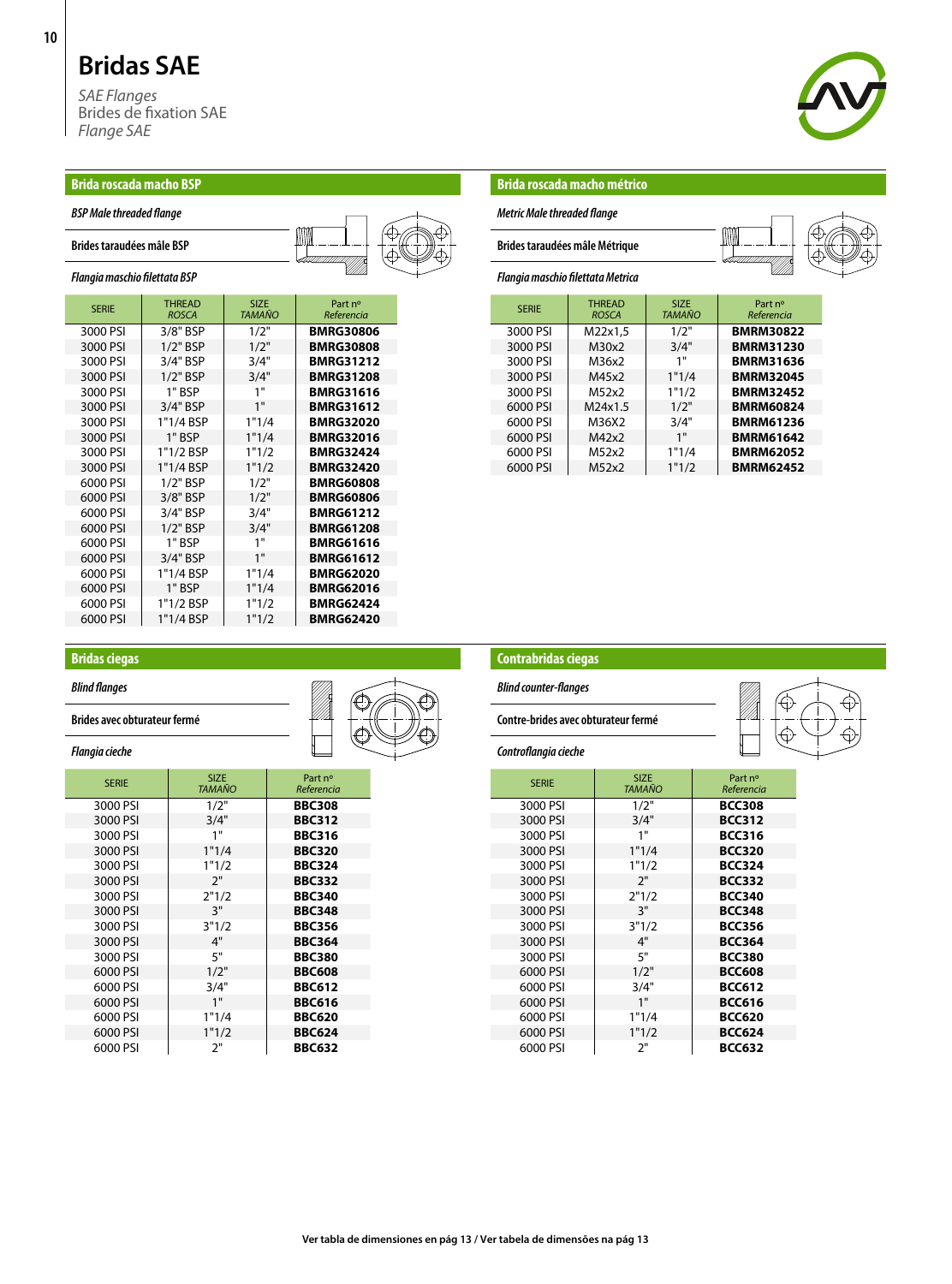# **Bridas SAE**

*SAE Flanges* Brides de fixation SAE *Flange SAE*



#### **Brida partida pasante**

#### *SAE Split flange*

#### **Demi-bride SAE passage total**

| Semiflangia SAE |                       |                       |
|-----------------|-----------------------|-----------------------|
| <b>SERIE</b>    | <b>SIZE</b><br>TAMAÑO | Part nº<br>Referencia |
| 3000 PSI        | 1/2"                  | <b>BBP308</b>         |
| 3000 PSI        | 3/4"                  | <b>BBP312</b>         |
| 3000 PSI        | 1"                    | <b>BBP316</b>         |
| 3000 PSI        | 1"1/4                 | <b>BBP320</b>         |
| 3000 PSI        | 1"1/2                 | <b>BBP324</b>         |
| 3000 PSI        | 2"                    | <b>BBP332</b>         |
| 3000 PSI        | 2"1/2                 | <b>BBP340</b>         |
| 3000 PSI        | 3"                    | <b>BBP348</b>         |
| 3000 PSI        | 3"1/2                 | <b>BBP356</b>         |
| 3000 PSI        | 4"                    | <b>BBP364</b>         |
| 6000 PSI        | 1/2"                  | <b>BBP608</b>         |
| 6000 PSI        | 3/4"                  | <b>BBP612</b>         |
| 6000 PSI        | 1"                    | <b>BBP616</b>         |
| 6000 PSI        | 1"1/4                 | <b>BBP620</b>         |

6000 PSI 1"1/2 **BBP624**

 $\bigoplus\mathcal{A}\oplus$ 

 $\oplus$ 

#### **Contrabrida rosca Métrica**

*Metric threaded counter-flange*

**Contre-bridemétrique**

#### *Controflangia fillettataMetrica*



| <b>SERIE</b> | <b>SIZE</b><br><b>TAMAÑO</b> | Part nº<br>Referencia |
|--------------|------------------------------|-----------------------|
| 3000 PSI     | 1/2"                         | <b>BCE308</b>         |
| 3000 PSI     | 3/4"                         | <b>BCE312</b>         |
| 3000 PSI     | 1"                           | <b>BCE316</b>         |
| 3000 PSI     | 1"1/4                        | <b>BCE320</b>         |
| 3000 PSI     | 1"1/2                        | <b>BCE324</b>         |
| 3000 PSI     | 2"                           | <b>BCE332</b>         |
| 3000 PSI     | 2"1/2                        | <b>BCE340</b>         |
| 3000 PSI     | 3"                           | <b>BCE348</b>         |
| 3000 PSI     | 3"1/2                        | <b>BCE356</b>         |
| 3000 PSI     | 4"                           | <b>BCE364</b>         |
| 3000 PSI     | 5"                           | <b>BCE380</b>         |
| 6000 PSI     | 1/2"                         | <b>BCE608</b>         |
| 6000 PSI     | 3/4"                         | <b>BCE612</b>         |
| 6000 PSI     | 1"                           | <b>BCE616</b>         |
| 6000 PSI     | 1"1/4                        | <b>BCE620</b>         |
| 6000 PSI     | 1"1/2                        | <b>BCE624</b>         |
| 6000 PSI     | 2"                           | <b>BCE632</b>         |



### **Brida entera pasante** *SAE Flange*

6000 PSI 2" **BBP632**

**Bride SAE monobloc passage total** 

#### *Flangia monoblocco SAE*

| <b>SERIE</b> | <b>SIZE</b><br><b>TAMAÑO</b> | Part nº<br>Referencia |
|--------------|------------------------------|-----------------------|
| 3000 PSI     | 1/2"                         | <b>BBE308</b>         |
| 3000 PSI     | 3/4"                         | <b>BBE312</b>         |
| 3000 PSI     | 1"                           | <b>BBE316</b>         |
| 3000 PSI     | 1"1/4                        | <b>BBE320</b>         |
| 3000 PSI     | 1"1/2                        | <b>BBE324</b>         |
| 3000 PSI     | 2"                           | <b>BBE332</b>         |
| 3000 PSI     | 2"1/2                        | <b>BBE340</b>         |
| 3000 PSI     | 3"                           | <b>BBE348</b>         |
| 3000 PSI     | 3"1/2                        | <b>BBE356</b>         |
| 3000 PSI     | 4"                           | <b>BBE364</b>         |
| 3000 PSI     | 5"                           | <b>BBE380</b>         |
| 6000 PSI     | 1/2"                         | <b>BBE608</b>         |
| 6000 PSI     | 3/4"                         | <b>BBE612</b>         |
| 6000 PSI     | 1"                           | <b>BBE616</b>         |
| 6000 PSI     | 1"1/4                        | <b>BBE620</b>         |
| 6000 PSI     | 1"1/2                        | <b>BBE624</b>         |
| 6000 PSI     | 2"                           | <b>BBE632</b>         |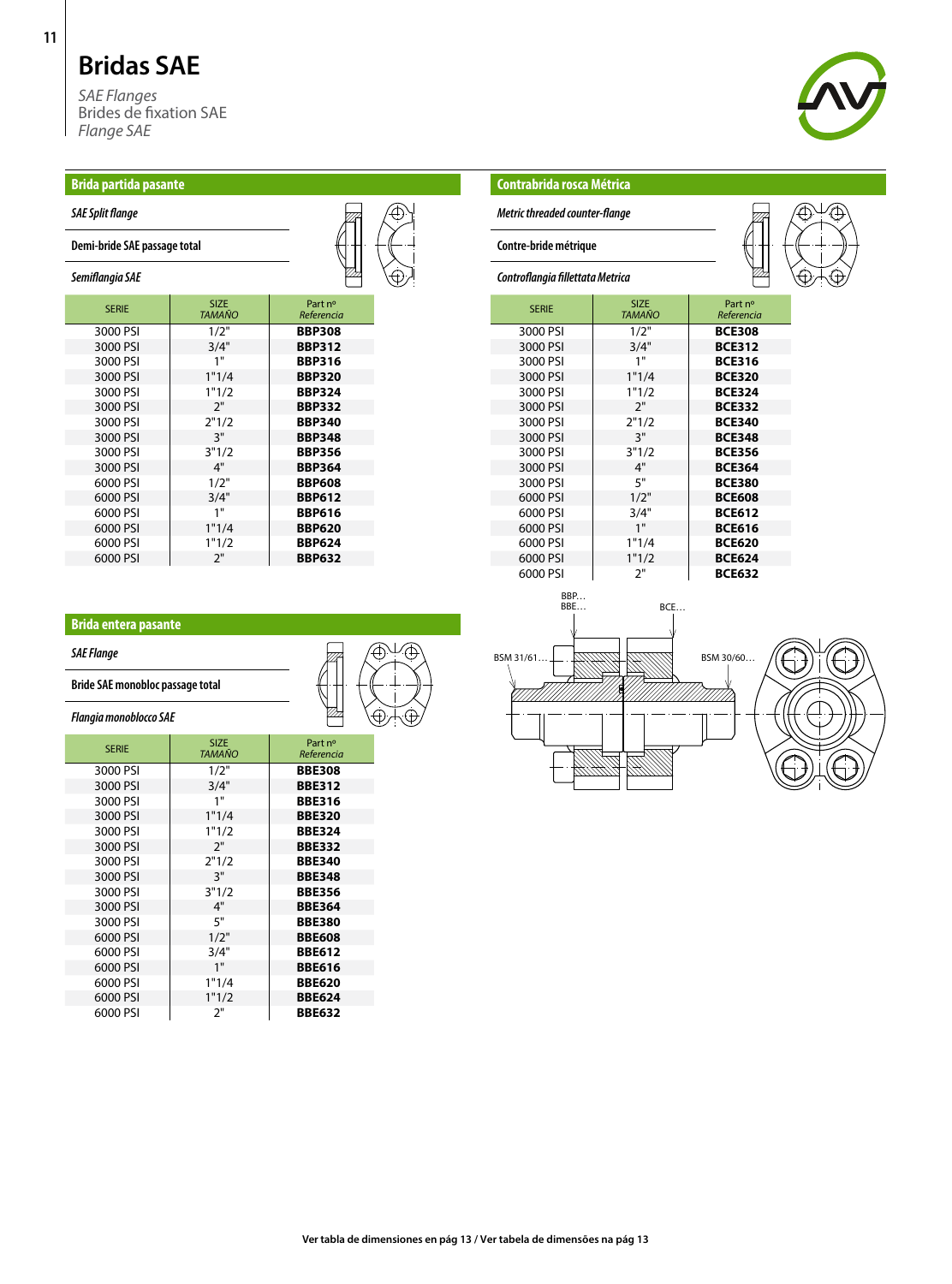*SAE Flanges* Brides de fixation SAE *Flange SAE*



#### **Brida cono soldable tubo métrico**

*Flangia adattatore a saldare pertubo Metrico*

| <b>SERIE</b> | Ø OUTER<br>ØEXT. | <b>SIZE</b><br>TAMAÑO | Part nº<br>Referencia |
|--------------|------------------|-----------------------|-----------------------|
| 3000 PSI     | 16               | 1/2"                  | <b>BSM310816</b>      |
| 3000 PSI     | 25               | 3/4"                  | <b>BSM311225</b>      |
| 3000 PSI     | 30               | 1"                    | <b>BSM311630</b>      |
| 3000 PSI     | 38               | 1"1/4                 | <b>BSM3132038</b>     |
| 3000 PSI     | 45               | 1"1/2                 | <b>BSM312445</b>      |
| 3000 PSI     | 60               | 2"                    | <b>BSM313260</b>      |
| 3000 PSI     | 70               | 2"1/2                 | <b>BSM314070</b>      |
| 3000 PSI     | 80               | 3"                    | <b>BSM314880</b>      |
| 3000 PSI     | 100              | 3"1/2                 | <b>BSM3156100</b>     |
| 3000 PSI     | 114.3            | 4"                    | BSM31641143           |
| 3000 PSI     | 139.7            | 5"                    | <b>BSM31801397</b>    |
| 6000 PSI     | 16               | 1/2"                  | <b>BSM610816</b>      |
| 6000 PSI     | 25               | 3/4"                  | <b>BSM611225</b>      |
| 6000 PSI     | 30               | 1"                    | <b>BSM611630</b>      |
| 6000 PSI     | 38               | 1"1/4                 | <b>BSM612038</b>      |
| 6000 PSI     | 45               | 1"1/2                 | <b>BSM612445</b>      |
| 6000 PSI     | 60               | ን"                    | <b>BSM613260</b>      |

Ø

#### **Cono Cetop soldable exterior**

| Cetop welding adaptor |  |  |
|-----------------------|--|--|
|-----------------------|--|--|

**Collet Cetop à souder** 

| Adattatore a saldare Cetop |
|----------------------------|

| <b>SERIE</b> | Ø OUTER<br>ØEXT. | SI <sub>7</sub> F<br><b>TAMAÑO</b> | Part nº<br>Referencia |
|--------------|------------------|------------------------------------|-----------------------|
| 3000 PSI     | 18               | 3/8"                               | <b>BCTS3061</b>       |
| 6000 PSI     | 18               | 3/8"                               | <b>BCTS6061</b>       |



### 3000 PSI 18 3/8" **BCTS30618** 6000 PSI 18 3/8" **BCTS60618**

 $\overline{\mathcal{C}}$  $\overline{\mathbb{G}}$ 

#### **Contrabrida cono soldable tubo métrico**

*Counter-flangewelding adaptor for metrictube*

**Contrebridecolletàsouder tubemétrique** *Controflangia adattatore a saldare pertubo Metrico*

| <b>SERIE</b> | Ø OUTER<br>Ø EXT. | <b>SIZE</b><br><b>TAMAÑO</b> | Part nº<br>Referencia |
|--------------|-------------------|------------------------------|-----------------------|
| 3000 PSI     | 16                | 1/2"                         | <b>BSM300816</b>      |
| 3000 PSI     | 25                | 3/4"                         | <b>BSM301225</b>      |
| 3000 PSI     | 30                | 1"                           | <b>BSM301630</b>      |
| 3000 PSI     | 38                | 1"1/4                        | <b>BSM302038</b>      |
| 3000 PSI     | 45                | 1"1/2                        | <b>BSM302445</b>      |
| 3000 PSI     | 60                | 2"                           | <b>BSM303260</b>      |
| 3000 PSI     | 70                | 2"1/2                        | <b>BSM304070</b>      |
| 3000 PSI     | 80                | 3"                           | <b>BSM304880</b>      |
| 3000 PSI     | 100               | 3"1/2                        | <b>BSM3056100</b>     |
| 3000 PSI     | 114.3             | 4"                           | <b>BSM30641143</b>    |
| 3000 PSI     | 139.7             | 5"                           | <b>BSM30801397</b>    |
| 6000 PSI     | 16                | 1/2"                         | <b>BSM600816</b>      |
| 6000 PSI     | 25                | 3/4"                         | <b>BSM601225</b>      |
| 6000 PSI     | 30                | 1"                           | <b>BSM601630</b>      |
| 6000 PSI     | 38                | 1"1/4                        | <b>BSM602038</b>      |
| 6000 PSI     | 45                | 1"1/2                        | <b>BSM602445</b>      |
| 6000 PSI     | 60                | 2"                           | <b>BSM603260</b>      |



| Part nº<br>Referencia |
|-----------------------|
| <b>BSM300816</b>      |
| <b>BSM301225</b>      |
| BSM301630             |
| <b>BSM302038</b>      |
| <b>BSM302445</b>      |
| <b>BSM303260</b>      |
| <b>BSM304070</b>      |
| <b>BSM304880</b>      |
| BSM3056100            |
| <b>BSM30641143</b>    |
| BSM30801397           |
| <b>BSM600816</b>      |
| BSM601225             |
| <b>BSM601630</b>      |
| BSM602038             |
| <b>BSM602445</b>      |
| RSM603760             |

**Bridas Cetop**

| <b>Cetop flanges</b> |                     |                              |                       |  |
|----------------------|---------------------|------------------------------|-----------------------|--|
| <b>Brides Cetop</b>  |                     |                              |                       |  |
| <b>Flangia Cetop</b> |                     |                              |                       |  |
| <b>SERIE</b>         | Ø INNER<br>$Ø$ INT. | <b>SIZE</b><br><b>TAMAÑO</b> | Part nº<br>Referencia |  |
| 3000 PSI             | ว                   | 1/2"                         | <b>BCT30831</b>       |  |